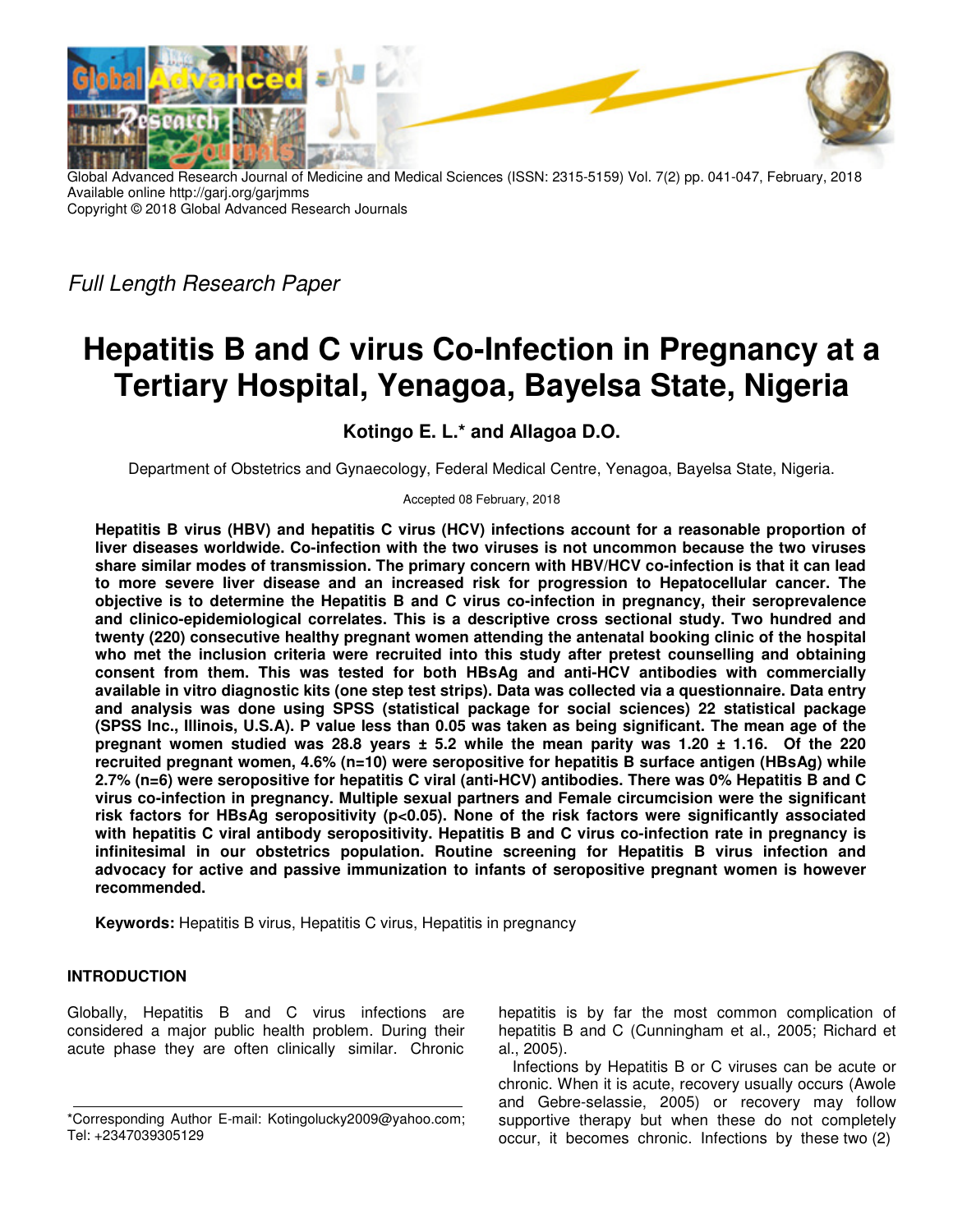viruses tend to follow a chronic course than any other hepatitis virus (Cunningham et al., 2005) and in this regard the morbidity and mortality caused by Hepatitis C virus far outweighs that of its Hepatitis B virus counterpart (Cunningham et al., 2005; Kumar et al., 2007).

Hepatitis B virus (HBV) and hepatitis C virus (HCV) infections account for a reasonable proportion of liver diseases worldwide. Co-infection with the two viruses is not uncommon because the two viruses share similar modes of transmission. The exact number of patients coinfected with HCV and HBV is unknown. The primary concern with HBV/HCV co-infection is that it can lead to more severe liver disease and an increased risk for progression to Hepatocellular cancer (Seth and Emmet, 2005).

Viral Hepatitis complicates 0.2% of all pregnancies in the United States (Guberman et al., 2007). Atanosova et al (Atanasova et al., 2004) in Bulgaria (Eastern European study) reported an incidence of 0.68% of co-infection of HBV and HCV in a randomly selected healthy population of over 2200 individuals (Guberman et al., 2007). In patients with chronic Hepatitis B, estimates of the rates of HCV co-infection vary from 9-30%, depending on the geographic region (Lin et al., 2003). One Italian study found that rates of dual infection increased with age, and was more common in patients over 50 years of age (Gaeta et al., 2003). These numbers may underestimate the true number of patients with both viral infections because no large-scale studies have been performed, and there is a well-described phenomenon of "serologically silent" occult HBV infection (i.e. patients with negative hepatitis B surface antigen [HBsAg] but detectable serum HBV DNA) in patients with chronic Hepatitis C (Richard et al., 2005).

Furthermore, it is on record that perinatal transmission of hepatitis B virus (HBV) and hepatitis C virus (HCV) account for majority of chronic infections worldwide, the risk of perinatal transmission being highest in women with high levels of viraemia. Modalities to reduce HBV and HCV burden should include methods to decrease this mode of acquisition. Many women chronically infected with these viruses are of child bearing age, minority however, have serious liver disease requiring intervention during pregnancy.

The basic clinico-epidemiological data for these viruses might be of great importance to program managers and health planners so as to initiate screening packages in antenatal care clinics (Rasha et al., 2007). Consequently, selective screening based on the identification of risk factors has been advocated for hepatitis C during the antenatal period (Obi et al., 2006). Screening pregnant women for hepatitis B infection on the basis of the presence of risk factors may not be effective. Universal antenatal screening for HBsAg, health education aimed at reducing risk factors and immunisation of all new born

and those at risk of hepatitis B is advocated (Araoye, 2003) and this has been adopted by some centres in the developed world.

This study therefore proposes to determine the hepatitis B and hepatitis C viral co-infection in pregnancy in Yenagoa. Since detection of HBsAg and HCV antibodies in the serum are indicative of either acute or chronic phase of HBV and HCV infection respectively, these investigations will be carried out to detect the prevalence of HBsAg and HCV antibodies in the sera of pregnant women attending booking antenatal clinic at the Federal Medical Centre, Yenagoa.

#### **Objectives**

The objective is to determine the Hepatitis B and C virus co-infection in pregnancy, their seroprevalence and clinico-epidemiological correlates.

# **METHODOLOGY**

#### **Study Area**

This study was carried out at the Antenatal clinic of the Federal Medical Centre, Yenagoa, Bayelsa state in the South-south region of Nigeria between 4<sup>th</sup> September to  $28<sup>th</sup>$  October, 2016.

#### **Study Design**

A descriptive cross sectional study.

#### **Inclusion Criteria**

This included all pregnant women who presented for booking at the antenatal clinic of FMC Yenagoa and gave consent.

#### **Exclusion Criteria**

This included all pregnant women who declined to participate.

Patients who withheld their consent for inclusion in the study.

• Those immunised within the last six (6) months

#### **Sample Size**

The sample size was calculated using the statistical formula (Araoye, 2003) based on reported prevalence rates of hepatitis B and C virus of 13.3% (Jatau and Yabaya, 2009) and 1.86% (Onakewhor and Okonofua, 2009) respectively from previous studies and a confidence interval of 95%.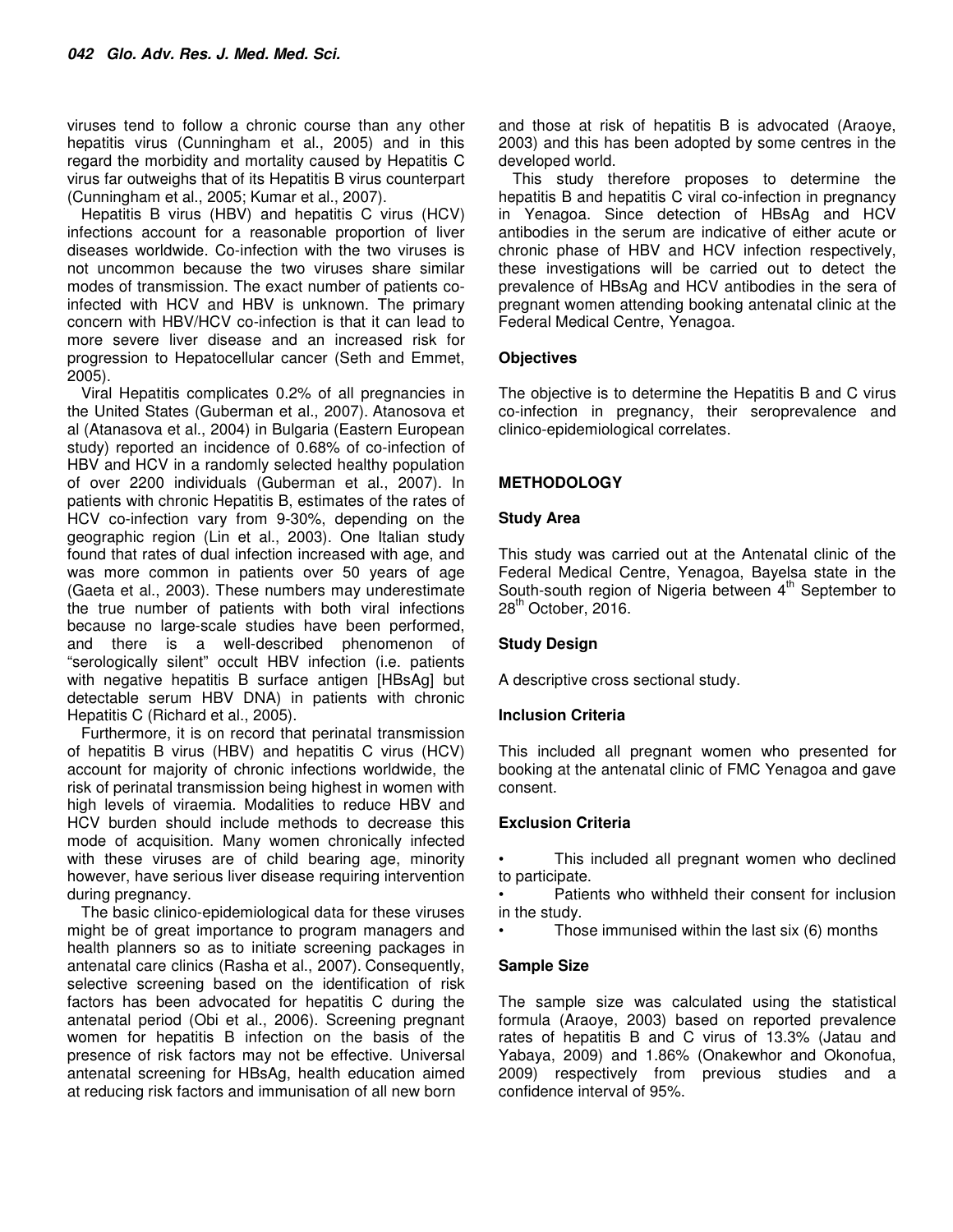## **Study Population**

The minimum sample size was thus calculated to be 177 and 28 for HBsAg and anti-HCV respectively. However, a total of 220 consecutive healthy pregnant women attending the antenatal booking clinic of the hospital who met the inclusion criteria were recruited into this study after pre test counselling and obtaining consent from them. These were tested for both HBsAg and anti-HCV antibodies.

## **Sample Collection and Processing**

Five millilitres (5ml) of peripheral venous blood was collected from consecutive subjects in the antenatal booking clinic into plain sterile bottles. Blood samples were centrifuged for ten minutes at 6,000 rpm, serum was obtained and stored at -20OC until used. Samples were analyzed in batches with commercially available in vitro diagnostic kits (one step test strips). The kits utilize immunochromatographic methods to assay for antibodies to hepatitis C virus (one step HCV test strip, SPODEX Diagnostics U.S.A) and HBsAg (one step HBsAg test strip, SPODEX Diagnostics, U.S.A). Using the in vitro diagnostic test kits, the detection of anti-HCV antibodies and HBsAg was done by dipping into each serum sample a strip of the kit and allowing 10-15 seconds for it to react ensuring that the maximum line of the strip will not be exceeded. The strip was then removed and allowed to stand for 15 minutes at room temperature after which the result was read and interpreted according to the manufacturer's instructions.

The HBsAg one step test is a rapid lateral flow immunoassay which qualitatively detects the presence of HBsAg in serum utilizing a combination of monoclonal and polyclonal antibodies to selectively detect elevated levels of HBsAg in serum. The membrane is percolated with anti- HBsAg antibodies on the test line region of the strip. During testing, the serum specimen reacts with the particles coated with anti- HBsAg antibody. The mixture migrates upward on the membrane chromatographically by capillary action to react with anti- HBsAg antibodies on the membrane and generate a coloured line in the test region.

The HCV one step test is a qualitative membrane based immunoassay for the detection of antibodies to HCV in serum. The membrane is coated with recombinant HCV antigen on the test line region of the strip. During testing, the serum specimen reacts with the protein A coated particles. The mixture migrates upward on the membrane chromatographically by capillary action to react with recombinant HCV antigen on the membrane and generate a coloured line. Presence of this coloured line indicates a positive result while its absence indicates a negative result.

To serve as procedural control (in both the HBsAg one step test strip and HCV one step test strip), a coloured line always appeared at the control line region indicating that proper volume of specimen had been added and membrane wicking had occurred. Tests in which two distinct red lines appeared, one in the control region and another in the test region, was regarded as positive. Tests in which only the control line was distinctly coloured red was recorded as negative while tests in which the control line fails to appear was regarded as invalid and was repeated.

Each sero-positive woman for HBsAg and anti-HCV antibodies had a liver enzyme assay done particularly the serum transaminases (alanine and aspartate transaminase), as these have been shown to increase in active liver disease. The Randox test kit by RANDOX Laboratories Ltd., United Kingdom was used. Levels above 12 U/L were regarded as elevated for both AST and ALT.

## **Questionnaire**

Women were enrolled and underwent pretest counselling and were administered a structured intervieweradministered questionnaire consisting of three sections.

## **Data Analysis**

Data was analysed using SPSS (statistical package for social sciences) 22 statistical package (SPSS Inc., Illinois, U.S.A). Univariate analysis for categorical variables was performed using chi-square. P value less than 0.05 was taken as being significant.

# **Ethical Considerations**

Approval for the study was obtained from the ethical committee of the FMC Yenagoa. The study was carefully explained to the patients and their informed consent obtained before being recruited into the study.

# **RESULTS**

A total of two hundred and twenty (220) pregnant women were interviewed.

The predominant age group was 20-29 years (50.0%). The mean age is 28.8 years  $\pm$  5.2. Majority (50.0%) of the respondents were from the Ijaw ethnic group and it is followed closely by the Igbo ethnic group (28.2%). Most (96.8%) of the respondents were Christians. Majority (41.8%) of the respondents were involved in doing business as an occupation. Majority (91.8%) also, of the respondents were married, and most of the marriages were of the polygamous type or setting (83.7%). Most (77.8%) had a secondary education.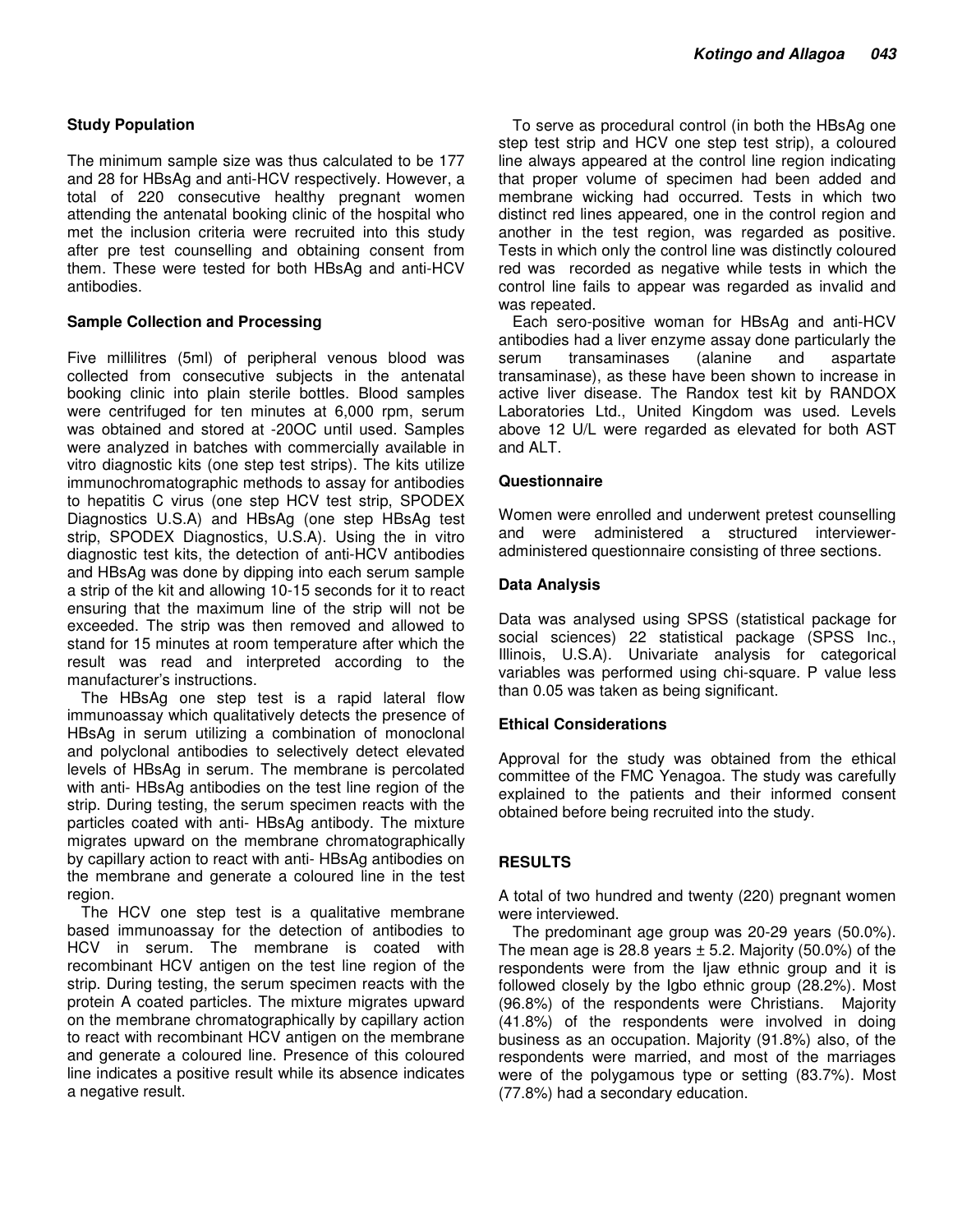| <b>Variables</b><br><b>HBsAg</b> | Frequency (%)<br><b>HCV</b> |              |                 |              |
|----------------------------------|-----------------------------|--------------|-----------------|--------------|
|                                  | <b>Reactive</b>             | Non reactive | <b>Reactive</b> | Non reactive |
| Age at last birthday (years)     |                             |              |                 |              |
| $10 - 19$                        | 0(0)                        | 8(3.8)       | 0(0)            | 8(3.7)       |
| $20 - 29$                        | 2(20.0)                     | 108(51.4)    | 6(100.0)        | 104 (48.6)   |
| $30 - 39$                        | 7(70.0)                     | 86 (40.9)    | 0(0)            | 93(43.5)     |
| $40 - 49$                        | 1(10.0)                     | 8(3.8)       | 0(0)            | 9(4.2)       |
| <b>Total</b>                     | 10 (100.0)                  | 210 (100.0)  | 6(100.0)        | 214 (100.0)  |

**Table 1.** The seroprevalence of Hepatitis B and C amongst the different age groups of respondents.

The prevalence of Hepatitis B was found to be highest amongst the  $30 - 39$  age group with 70.0% prevalence as compared with the other age groups. While, all the six reactive cases of HCV was from the  $20 - 29$  age group with a 100% prevalence in this group.

| <b>Variables</b> | Frequency (%)   |              |                 |              |  |
|------------------|-----------------|--------------|-----------------|--------------|--|
| <b>HBsAg</b>     |                 | <b>HCV</b>   |                 |              |  |
|                  | <b>Reactive</b> | Non reactive | <b>Reactive</b> | Non reactive |  |
| <b>Parity</b>    |                 |              |                 |              |  |
| Para 0-1         | 5(50.0)         | 118 (56.2)   | 5(83.3)         | 118 (55.1)   |  |
| Para 2-3         | 3(30.0)         | 50 (23.8)    | 0(0)            | 53 (24.8)    |  |
| Para 4-5         | 2(20.0)         | 23 (11.0)    | 1(16.7)         | 24 (11.2)    |  |
| Para 6-7         | 0(0)            | 12 (5.7)     | 0(0)            | 12(5.6)      |  |
| Para 8-9         | 0(0)            | 7(3.3)       | 0(0)            | 7(3.3)       |  |
| Total            | 10 (100.0)      | 210 (100.0)  | 6(100.0)        | 214 (100.0)  |  |

**Table 2.** The seroprevalence of Hepatitis B and C amongst the different parity groups.

From the table above, the mean parity is  $1.20 \pm 1.16$ . It was observed that respondents with parity of 0-1 had the highest 5 (50.0%) reactive HBsAg result; and also HCV reactive results were 5 (83.3%) and consequently, this group had the highest prevalence of 50.0% for Hepatitis B and 83.3% for Hepatitis C respectively.

**Table 3.** The seroprevalence of Hepatitis B and C amongst the different Gestational Age groups.

| <b>Variables</b><br><b>HBsAg</b> | Frequency (%)<br><b>HCV</b> |              |          |              |
|----------------------------------|-----------------------------|--------------|----------|--------------|
|                                  | <b>Reactive</b>             | Non reactive | Reactive | Non reactive |
| GA (In weeks)                    |                             |              |          |              |
| $1 - 12$                         | 4(40.0)                     | 34(16.2)     | 4(66.7)  | 34(15.9)     |
| $13 - 24$                        | 2(20.0)                     | 89 (42.4)    | 0(0)     | 91(42.5)     |
| $25 - 40$                        | 4(40.0)                     | 87(41.4)     | 2(33.3)  | 89 (41.6)    |
| Total                            | 10 (100.0)                  | 210 (100.0)  | 6(100.0) | 214 (100.0)  |

Those respondents with a booking gestational age of between one week and twelve weeks  $(1 - 12)$ , i.e. the first trimester; and those above twenty five weeks gestation i.e. those in third trimester gestation, were both found to be 40.0% reactive to HBsAg. Hence, the prevalence of hepatitis B was equal in respondents of both the first trimester and third trimester.

Those respondents with a booking gestational age of between  $1 - 12$  weeks (First trimester gestation), had the highest 4 (66.7%) reactive results to HCV, hence they had the highest prevalence of HCV.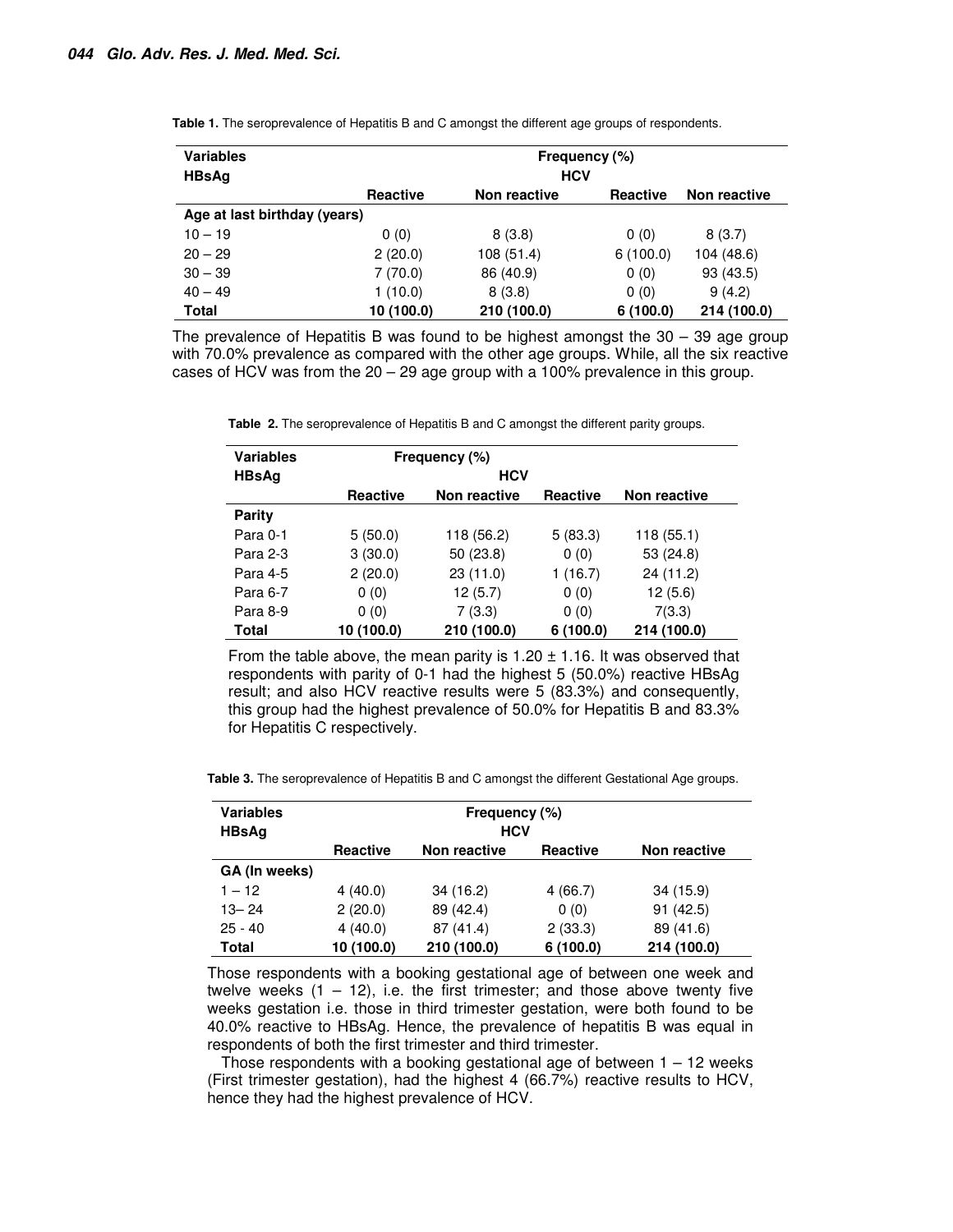| <b>Variables</b> | Having more than one sexual partner |           | <b>Total</b> | Test/p-value |
|------------------|-------------------------------------|-----------|--------------|--------------|
|                  | Yes $(\%)$                          | No (%)    |              |              |
| <b>HBsAg</b>     |                                     |           |              |              |
| Reactive         | 4(40.0)                             | 6(60.0)   | 10(4.6)      | $X^2 = 5.59$ |
| Non-reactive     | 155 (74.2)                          | 54 (25.8) | 209 (95.4)   | $df = 1$     |
| Total            | 159 (72.6)                          | 60 (27.4) | 219 (100.0)  | p<0.05       |
| <b>HCV</b>       |                                     |           |              |              |
| Reactive         | 4(66.7)                             | 2(33.3)   | 6(2.7)       | $X^2 = 0.11$ |
| Non-reactive     | 155 (72.8)                          | 58 (27.2) | 213 (97.4)   | $df = 1$     |
| <b>Total</b>     | 159 (72.6)                          | 60 (27.4) | 219 (100.0)  | p > 0.05     |

**Table 4.** The relationship between having more than one sexual partner and the seroprevalence of Hepatitis B and C viral infection.

The table above shows that there is a statistically significant association between respondents with more than one sexual partner and Seroprevalence of Hepatitis B Infection  $(P < 0.05)$ . There was no association between respondents with more than one sexual partner and Seroprevalence of Hepatitis C viral infection.

**Table 5.** The seroprevalence of Hepatitis B and C amongst those with history of tattoos/scarifications, and circumcision.

| <b>Variables</b>                  | Frequency (%)   |              |                 |              |  |
|-----------------------------------|-----------------|--------------|-----------------|--------------|--|
| <b>HBsAg</b>                      |                 | <b>HCV</b>   |                 |              |  |
|                                   | <b>Reactive</b> | Non reactive | <b>Reactive</b> | Non reactive |  |
| Presence of tattoo/scarifications |                 |              |                 |              |  |
| Yes                               | 0(0)            | 2(1.0)       | 0(0)            | 2(1.0)       |  |
| No                                | 10(100.0)       | 203 (99.0)   | 6(100.0)        | 207 (99.0)   |  |
| <b>Total</b>                      | 10 (100.0)      | 205 (100.0)  | 6(100.0)        | 209 (100.0)  |  |
| <b>History of Circumcision</b>    |                 |              |                 |              |  |
| Yes                               | 4(40.0)         | 19(9.0)      | 1 (16.7)        | 22(10.3)     |  |
| No.                               | 6(60.0)         | 191 (91.0)   | 5(83.3)         | 192 (89.7)   |  |
| <b>Total</b>                      | 10(100.0)       | 210 (100.0)  | 6(100.0)        | 214 (100.0)  |  |

From the table above, there was zero percent reactive results for both HBsAg test and HCV test amongst the respondents that had tattoos/scarifications.

Amongst those that were circumcised, 40.0% had positive HBsAg test; and 16.7% had positive HCV test.

**Table 6.** Results of Laboratory Investigations.

| <b>Variables</b>                | Frequency (%) |              | Total       |
|---------------------------------|---------------|--------------|-------------|
|                                 | Reactive      | Non reactive |             |
| <b>Result of HBsAg</b>          | 10(4.6)       | 213 (96.8)   | 220 (100.0) |
| <b>Result of HCV antibodies</b> | 6(2.7)        | 214 (97.3)   | 220 (100.0) |

Four point six percent (4.6%) of the respondents were reactive to HBsAg. While for Hepatitis C 2.7% were reactive.

**Table 7.** Results of Hepatitis B and C virus co-infection. (N = 220)

| <b>Variables</b>              | <b>HBsAg</b><br>Frequency (%) |               | Total      |
|-------------------------------|-------------------------------|---------------|------------|
|                               | <b>Reactive</b>               | Non reactive  |            |
| <b>HCV</b><br><b>Reactive</b> | 0(0)                          | 6(2.7)        | 6(2.7)     |
| Non-reactive                  | (3.1)                         | (94.1)<br>207 | 214 (97.3) |

The result above shows that there was 0% Hepatitis B and C co-infections.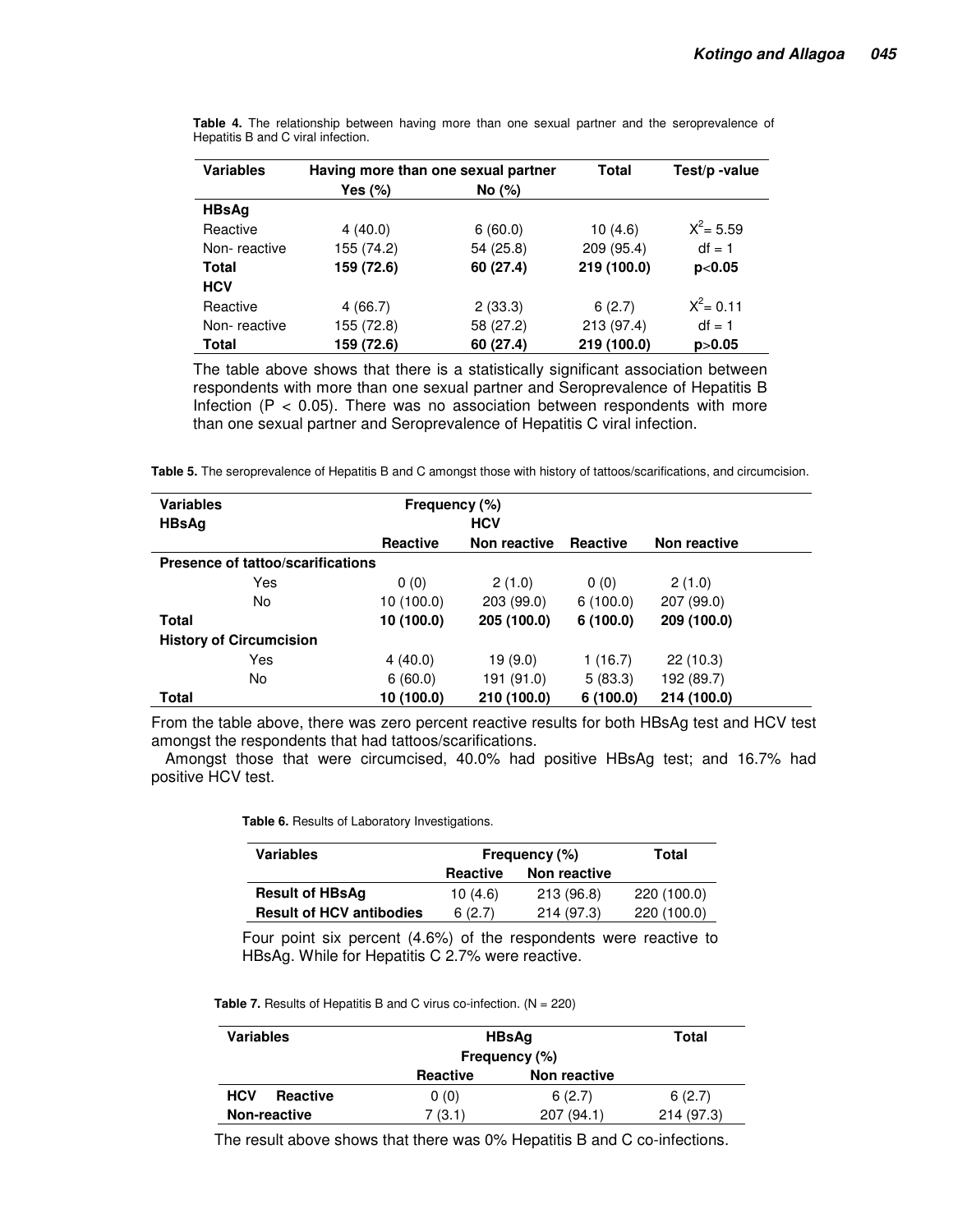All HBsAg and anti-HCV antibody seropositive pregnant women had normal serum aspartate aminotransferase (AST: normal <12U/L), alanine aminotransferase (ALT: normal <12U/L), and alkaline phosphatase values (ALP: normal, 9-35U/L).

# **DISCUSION**

This is a hospital based study to determine the Hepatitis B and C virus co-infection in pregnancy, their seroprevalence and clinico-epidemiological correlates.

The seroprevalence rates were highest among the Ijaw women. This is due to the fact that majority (50.0%) of the subjects were from the Ijaw ethnicity which is the major ethnic group in Bayelsa. The prevalence of anti-HCV antibodies and HBsAg was more in nulliparous and primiparous females with a mean parity of  $1.20 \pm 1.16$  in this study. This can be explained by the increased rate of multiple sexual partners (72.5%) in the past seen in our nulliparous and primiparous women as compared to our multiparous women. Alegbeleye et al in Port Harcourt (Alegbeleye et al., 2013) reported similar finding. It may be easy to think that HBsAg and anti-HCV prevalence would have been higher in multiparous women because of repeated risk of exposure to contaminated surfaces and instruments during delivery (Aigere et al., 2013; Okusanya et al., 2013; Lilavati et al., 2004; Pennap et al., 2011). In contrast to that, the prevalence is higher in our nulliparous and primiparous women.

The highest prevalence rate for anti-HCV antibodies was in the first trimester. That for HBsAg was however in the first and third trimesters. This was comparable with findings in studies done in Nigeria (Aigere et al., 2013) and India (Lilavati et al., 2004) where it was observed that the third trimester in pregnant women had the highest prevalence rate. However, in this study, first trimester also topped the highest prevalence equally with third trimester.

Moreover, in this study, outstanding risk factors, for example, intravenous drug use, blood transfusion, liver disease in our nulliparous and primiparous women respectively, were not associated with either HBV or HCV. None of the seropositive subjects had a history of blood transfusion. This may have been due to the aversion to receiving blood among our people. In Nigeria, illicit (hard) drugs including opiates are under control and draw in serious punishments hence restricting accessibility or potential availability. This is why it's not surprising that as low as 1.4% of the women alluded to have taken illicit drugs in this study. Also, the poor economic situation may preclude the majority of our women of reproductive age from having access to these drugs even if they will dare the law (Pennap et al., 2011). Tattooing/scarifications (0.9%) did not also contribute to HBsAg and anti-HCV antibody seropositivity. This was not shocking as it is a traditional practice looking out bit by bit. Amongst the surgical risk factors, female circumcision (40%) even though a harmful traditional practice, posed a higher risk to HBsAg seropositivity than caesarean section (20%) and appendectomy (20%). There was no surgical risk factor to anti-HCV antibody seropositivity in this study.

Previous studies have shown an inverse relationship between educational status and HbsAg positivity with less educated women showing the highest positivity (Pennap et al., 2011; Ndams et al., 2008; Ojo et al., 2009). However, in this study, educational level was not found to statistically, significantly influence knowledge of hepatitis B and C viral infections ( $p > 0.05$ ). Educational level was not also found to significantly influence both knowledge of virus/infection transmission from person to person and having more than one sexual partner in life (p  $> 0.05$ ).

Education has been shown to play key roles in the level of Hepatitis infection in pregnant women. This was not reflected in our study. Perhaps due to the declining exposure to harmful traditional and cultural practices in our environment. This finding is similar to the study in Port Harcourt (Alegbeleye et al., 2013) and Akure (Ojo et al., 2009).

Majority (72.5%) of the obstetric women has had a history of multiple sexual partners in their life and in addition, most (85.3%) of them did not know if their spouses had other sexual partners. Of the HBsAg seropositive women, 40% had history of multiple sexual partners and there was a significant association between the history of multiple sexual partners and seropositivity for HBsAg. There was a significant association between the history of multiple sexual partner and seropositivity for HBsAg. Dilatation and Curretage was not found to statistically, significantly influence Hepatitis B and C viral infections ( $p > 0.05$ ). This could be because most of the D and C was done in the hospital and the instruments used could have been well sterilized. These findings were similar to reports in Irrua (Aigere et al., 2013; Okusanya et al., 2013). However, it was found in their study that Dilatation and curettage had a significant contribution to HBsAg seropositivity.

Interestingly, in this study, there was 0% hepatitis B and C virus co-infection, despite the fact that the seroprevalence of hepatitis B surface antigen was 4.6% and that for anti-HCV antibody was 2.7%. This may have occurred by chance and/ or relatively moderate sample size in our study. This was far from the 9-30% HBV/HCV co-infection (Lin et al., 2003) found in the literature. The primary concern with HBV/HCV co-infection is that it can lead to more severe liver disease and an increased risk for progression to liver cancer (Guberman et al., 2007; Donato et al., 1998; Shi et al., 2005; Cho et al., 2011). Meaning seropositive patients to either HBV or HCV infection in pregnancy may be at reduced risk of more severe liver disease and fast progression to liver cancer.